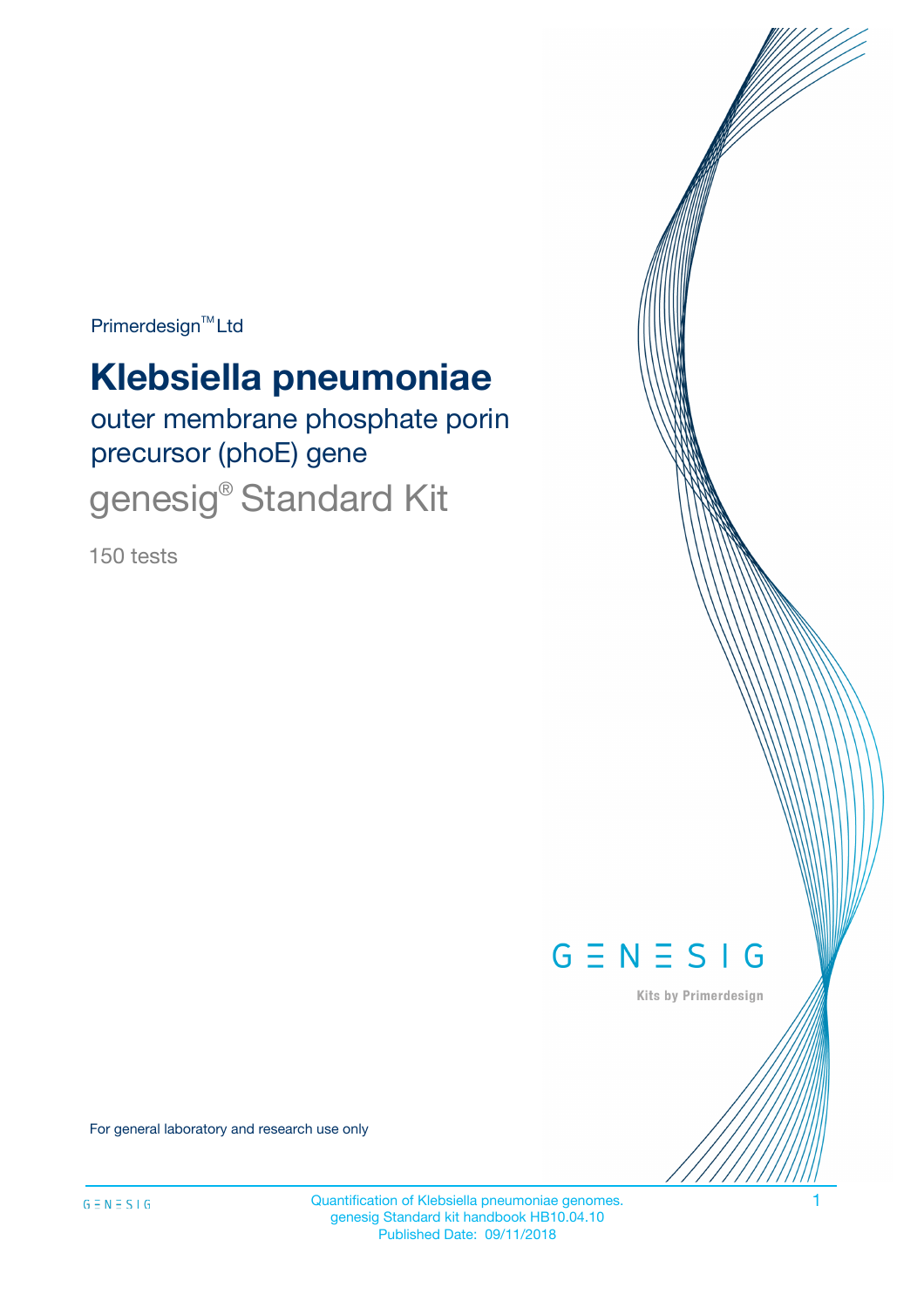### Introduction to Klebsiella pneumoniae

Klebsiella pneumoniae is a rod-shaped, non-motile, Gram-negative bacterium of the Enterobacteriaceae family. The bacterium is around 2µm by 0.5µm in size which includes a 160nm thick polysaccharide capsule known as antigen K which along with lipopolysacchardies (antigen O) contributes to pathogenicity. The genome of this bacterium is around 5Mbp in length and is arranged in a circular chromosome.

K. pneumoniae is found in the gastro-intestinal tract of mammals as part of the natural flora. However, the bacterium can colonise the skin, pharynx and gastro-intestinal tract by evading the host immune response. The polysaccharide capsule protects the bacterium against phagocytosis by host polymophonuclear granulocytes and provides protection against bactericidal host serum. The polysaccharide layer also contains adhesions that mediate binding to the host cell. Individuals with impaired respiratory defenses are known to be susceptible to infection of the lungs by this bacterium where necrosis, inflammation and haemorrhaging of the lung tissue result in disease. K. pneumoniae is also known to be a nosocomial infection which can lead to pneumonia, bacteremia and meningitis.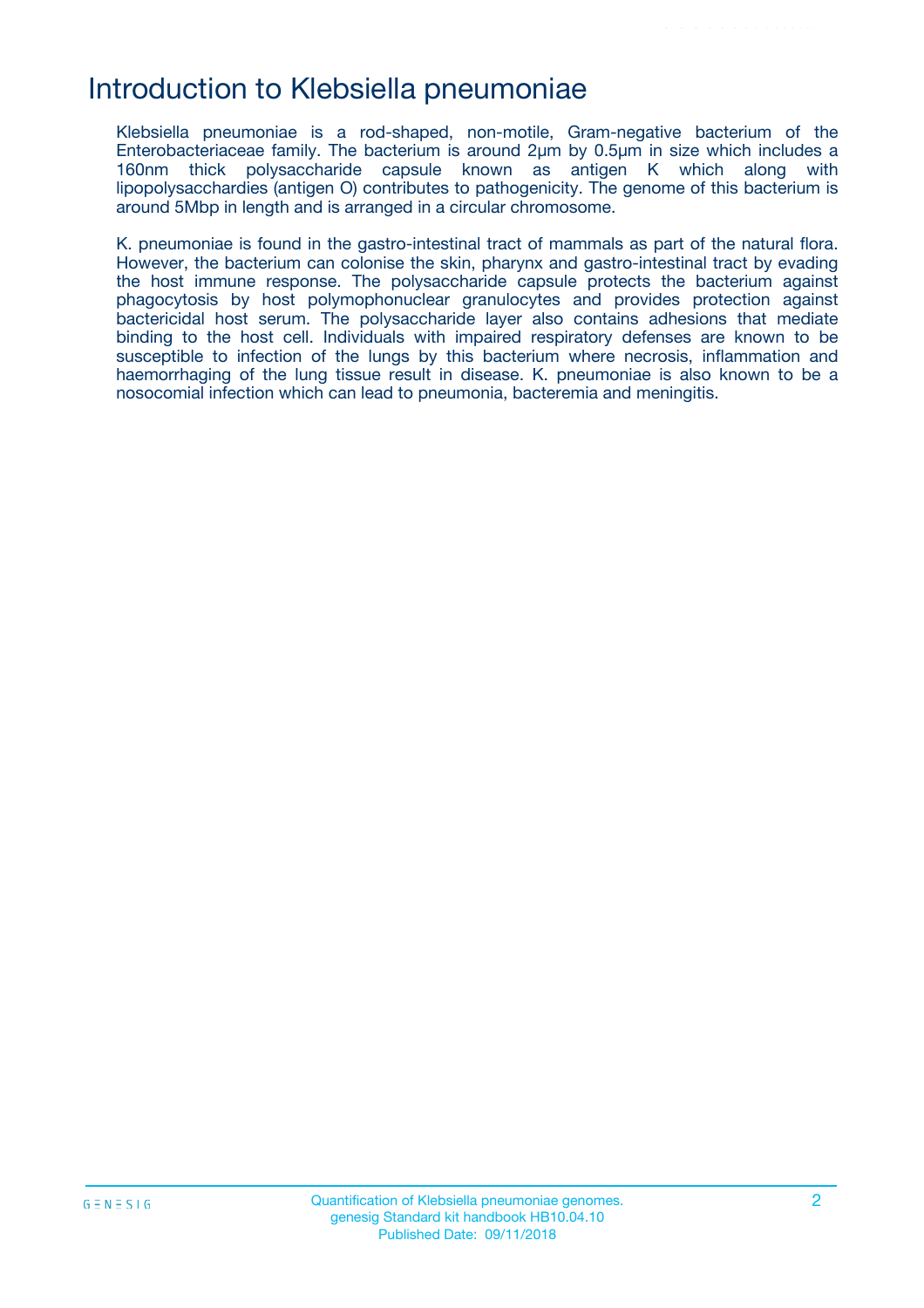

The Primerdesign genesig Kit for Klebsiella pneumoniae (K.pneumoniae) genomes is designed for the in vitro quantification of K.pneumoniae genomes. The kit is designed to have a broad detection profile. Specifically, the primers represent 100% homology with over 95% of the NCBI database reference sequences available at the time of design.

The dynamics of genetic variation means that new sequence information may become available after the initial design. Primerdesign periodically reviews the detection profiles of our kits and when required releases new versions.

The K.pneumoniae primers have been designed for the specific and exclusive in vitro quantification of all K. pneumoniae isolates including the subsp. Rhinoscleromatis. The primers and probe also detects Klebsiella variicola which is a potentially new and closely related pathogenic Kelbsiella strain. The target sequence (phoE) has previously been shown to be a good genetic marker for K. pneumoniae in other real time PCR based studies (K.E. Shannon et.al 2007). The primers and probe sequences in this kit have 100% homology with over 95% of reference sequences in the NCBI database based on a comprehensive bioinformatics analysis.

If you require further information, or have a specific question about the detection profile of this kit then please send an e.mail to enquiry@primerdesign.co.uk and our bioinformatics team will answer your question.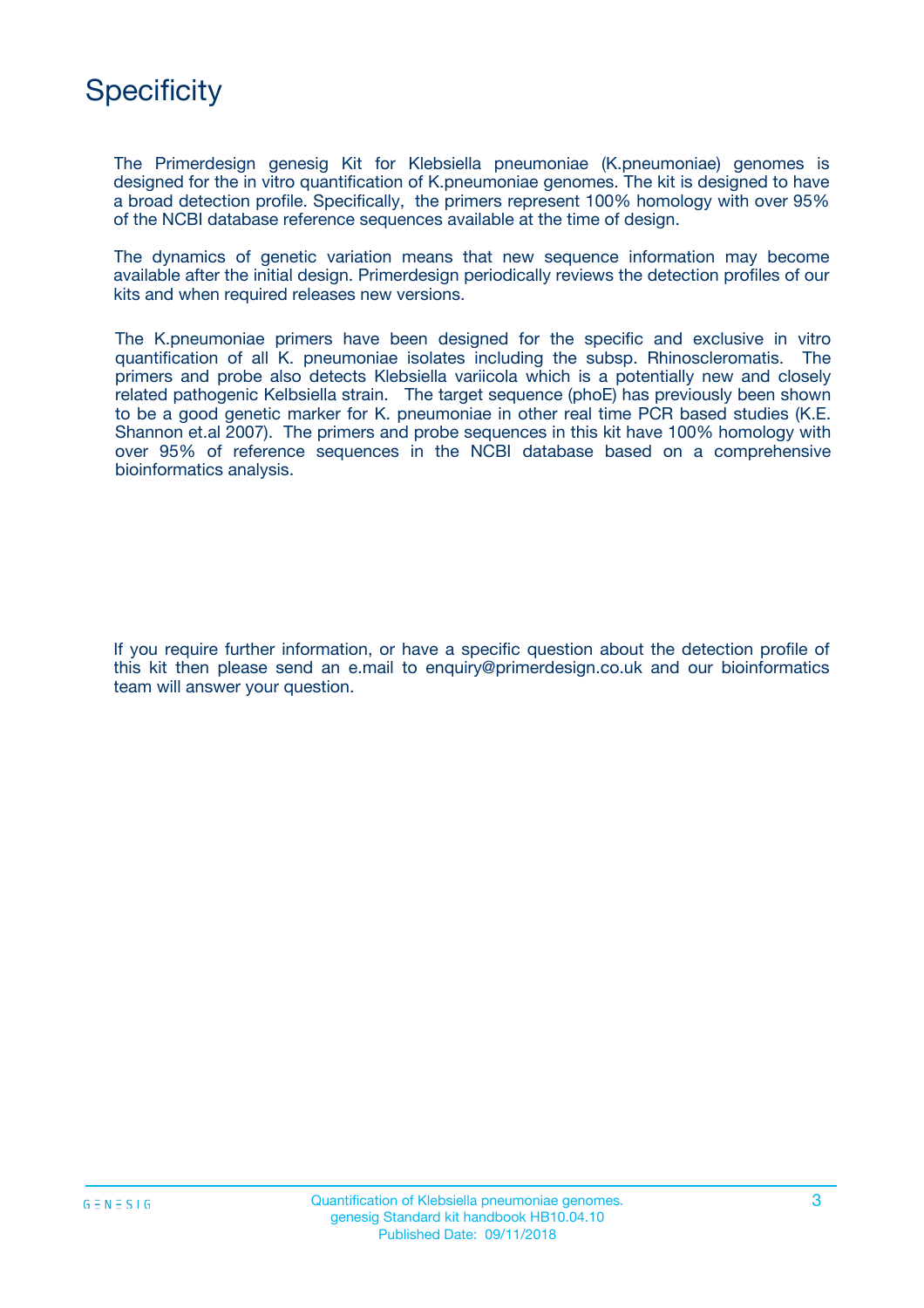# Kit contents

- **K.pneumoniae specific primer/probe mix (150 reactions BROWN)** FAM labelled
- **K.pneumoniae positive control template (for Standard curve RED)**
- **RNase/DNase free water (WHITE)** for resuspension of primer/probe mixes
- **Template preparation buffer (YELLOW)** for resuspension of positive control template and standard curve preparation

# Reagents and equipment to be supplied by the user

#### **Real-time PCR Instrument**

#### **Extraction kit**

This kit is recommended for use with genesig Easy DNA/RNA extraction kit. However, it is designed to work well with all processes that yield high quality RNA and DNA with minimal PCR inhibitors.

#### **oasig**TM **lyophilised or Precision**®**PLUS 2X qPCR Master Mix**

This kit is intended for use with oasig or PrecisionPLUS2X qPCR Master Mix.

**Pipettors and Tips**

**Vortex and centrifuge**

**Thin walled 1.5 ml PCR reaction tubes**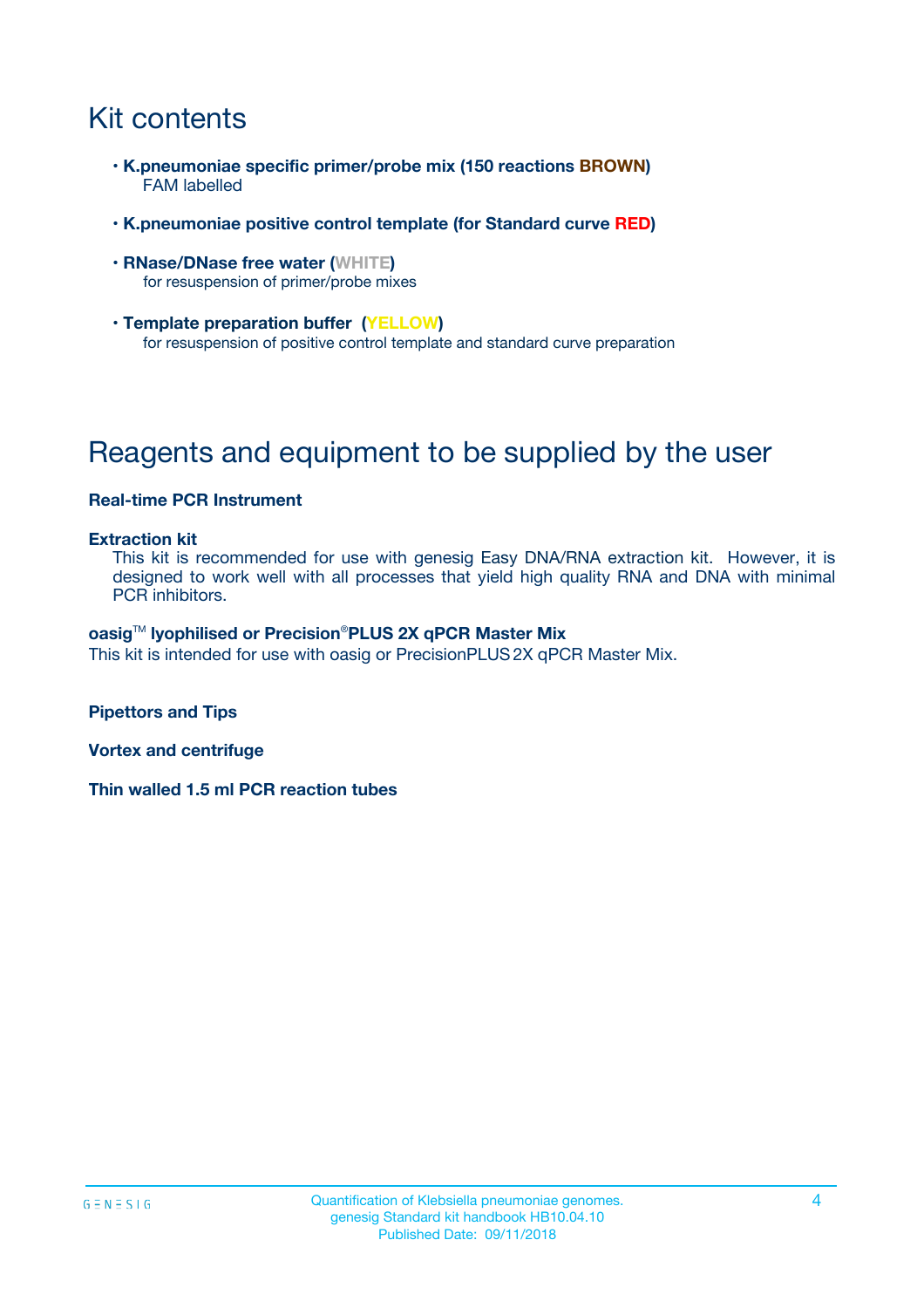### Kit storage and stability

This kit is stable at room temperature but should be stored at -20ºC on arrival. Once the lyophilised components have been resuspended they should not be exposed to temperatures above -20°C for longer than 30 minutes at a time and unnecessary repeated freeze/thawing should be avoided. The kit is stable for six months from the date of resuspension under these circumstances.

If a standard curve dilution series is prepared this can be stored frozen for an extended period. If you see any degradation in this serial dilution a fresh standard curve can be prepared from the positive control.

Primerdesign does not recommend using the kit after the expiry date stated on the pack.

### Suitable sample material

All kinds of sample material suited for PCR amplification can be used. Please ensure the samples are suitable in terms of purity, concentration, and DNA integrity. Always run at least one negative control with the samples. To prepare a negative-control, replace the template DNA sample with RNase/DNase free water.

### Dynamic range of test

Under optimal PCR conditions genesig K.pneumoniae detection kits have very high priming efficiencies of >95% and can detect less than 100 copies of target template.

### Notices and disclaimers

This product is developed, designed and sold for research purposes only. It is not intended for human diagnostic or drug purposes or to be administered to humans unless clearly expressed for that purpose by the Food and Drug Administration in the USA or the appropriate regulatory authorities in the country of use. During the warranty period Primerdesign genesig detection kits allow precise and reproducible data recovery combined with excellent sensitivity. For data obtained by violation to the general GLP guidelines and the manufacturer's recommendations the right to claim under guarantee is expired. PCR is a proprietary technology covered by several US and foreign patents. These patents are owned by Roche Molecular Systems Inc. and have been sub-licensed by PE Corporation in certain fields. Depending on your specific application you may need a license from Roche or PE to practice PCR. Additional information on purchasing licenses to practice the PCR process may be obtained by contacting the Director of Licensing at Roche Molecular Systems, 1145 Atlantic Avenue, Alameda, CA 94501 or Applied Biosystems business group of the Applera Corporation, 850 Lincoln Centre Drive, Foster City, CA 94404. In addition, the 5' nuclease assay and other homogeneous amplification methods used in connection with the PCR process may be covered by U.S. Patents 5,210,015 and 5,487,972, owned by Roche Molecular Systems, Inc, and by U.S. Patent 5,538,848, owned by The Perkin-Elmer Corporation.

### Trademarks

Primerdesign™ is a trademark of Primerdesign Ltd.

genesig $^\circledR$  is a registered trademark of Primerdesign Ltd.

The PCR process is covered by US Patents 4,683,195, and 4,683,202 and foreign equivalents owned by Hoffmann-La Roche AG. BI, ABI PRISM® GeneAmp® and MicroAmp® are registered trademarks of the Applera Genomics (Applied Biosystems Corporation). BIOMEK® is a registered trademark of Beckman Instruments, Inc.; iCycler™ is a registered trademark of Bio-Rad Laboratories, Rotor-Gene is a trademark of Corbett Research. LightCycler™ is a registered trademark of the Idaho Technology Inc. GeneAmp®, TaqMan® and AmpliTaqGold® are registered trademarks of Roche Molecular Systems, Inc., The purchase of the Primerdesign reagents cannot be construed as an authorization or implicit license to practice PCR under any patents held by Hoffmann-LaRoche Inc.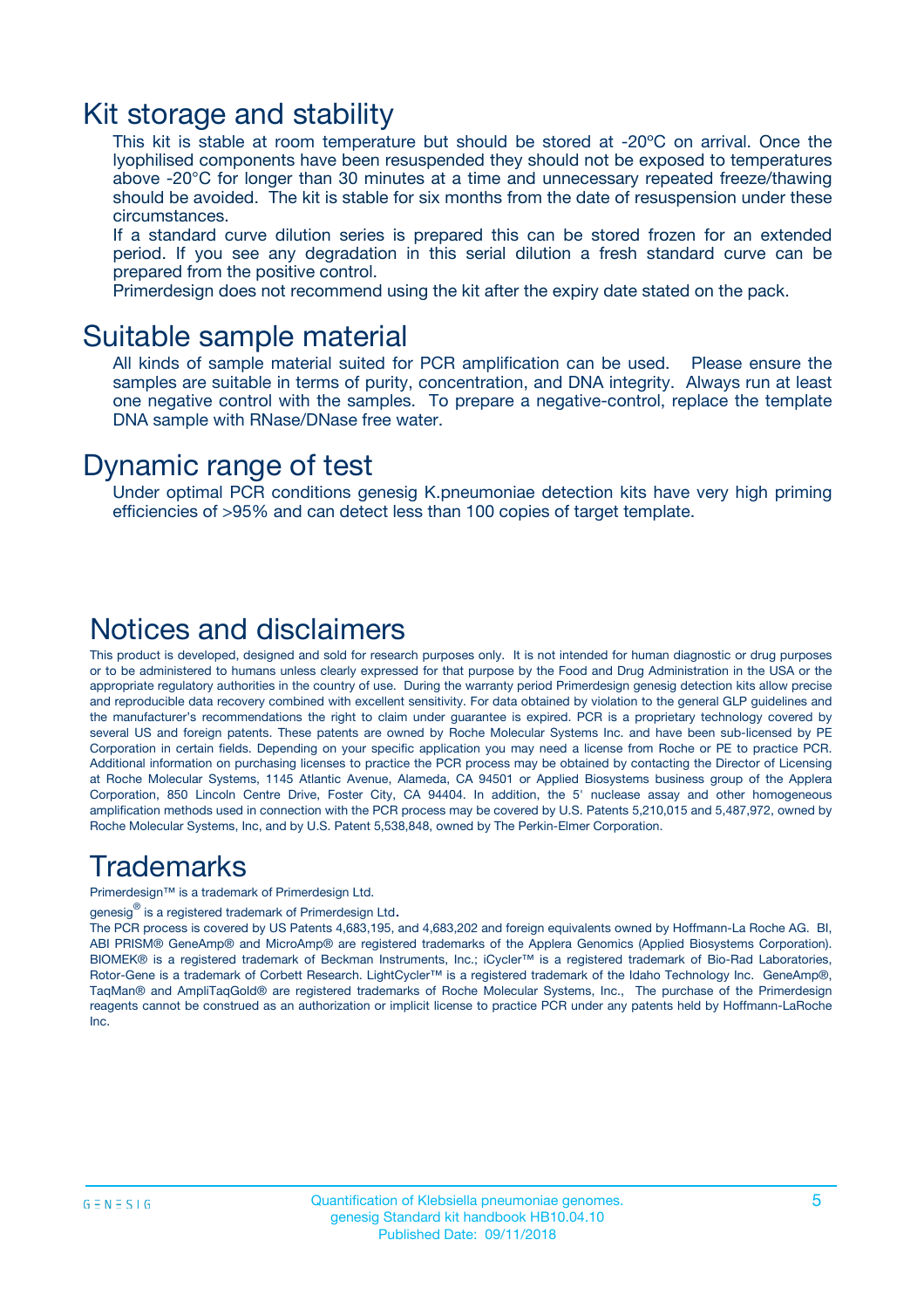# Principles of the test

#### **Real-time PCR**

A K.pneumoniae specific primer and probe mix is provided and this can be detected through the FAM channel.

The primer and probe mix provided exploits the so-called TaqMan® principle. During PCR amplification, forward and reverse primers hybridize to the K.pneumoniae DNA. A fluorogenic probe is included in the same reaction mixture which consists of a DNA probe labeled with a 5`-dye and a 3`-quencher. During PCR amplification, the probe is cleaved and the reporter dye and quencher are separated. The resulting increase in fluorescence can be detected on a range of qPCR platforms.

#### **Positive control**

For copy number determination and as a positive control for the PCR set up, the kit contains a positive control template. This can be used to generate a standard curve of K.pneumoniae copy number / Cq value. Alternatively the positive control can be used at a single dilution where full quantitative analysis of the samples is not required. Each time the kit is used, at least one positive control reaction must be included in the run. A positive result indicates that the primers and probes for detecting the target K.pneumoniae gene worked properly in that particular experimental scenario. If a negative result is obtained the test results are invalid and must be repeated. Care should be taken to ensure that the positive control does not contaminate any other kit component which would lead to false-positive results. This can be achieved by handling this component in a Post PCR environment. Care should also be taken to avoid cross-contamination of other samples when adding the positive control to the run. This can be avoided by sealing all other samples and negative controls before pipetting the positive control into the positive control well.

#### **Negative control**

To validate any positive findings a negative control reaction should be included every time the kit is used. For this reaction the RNase/DNase free water should be used instead of template. A negative result indicates that the reagents have not become contaminated while setting up the run.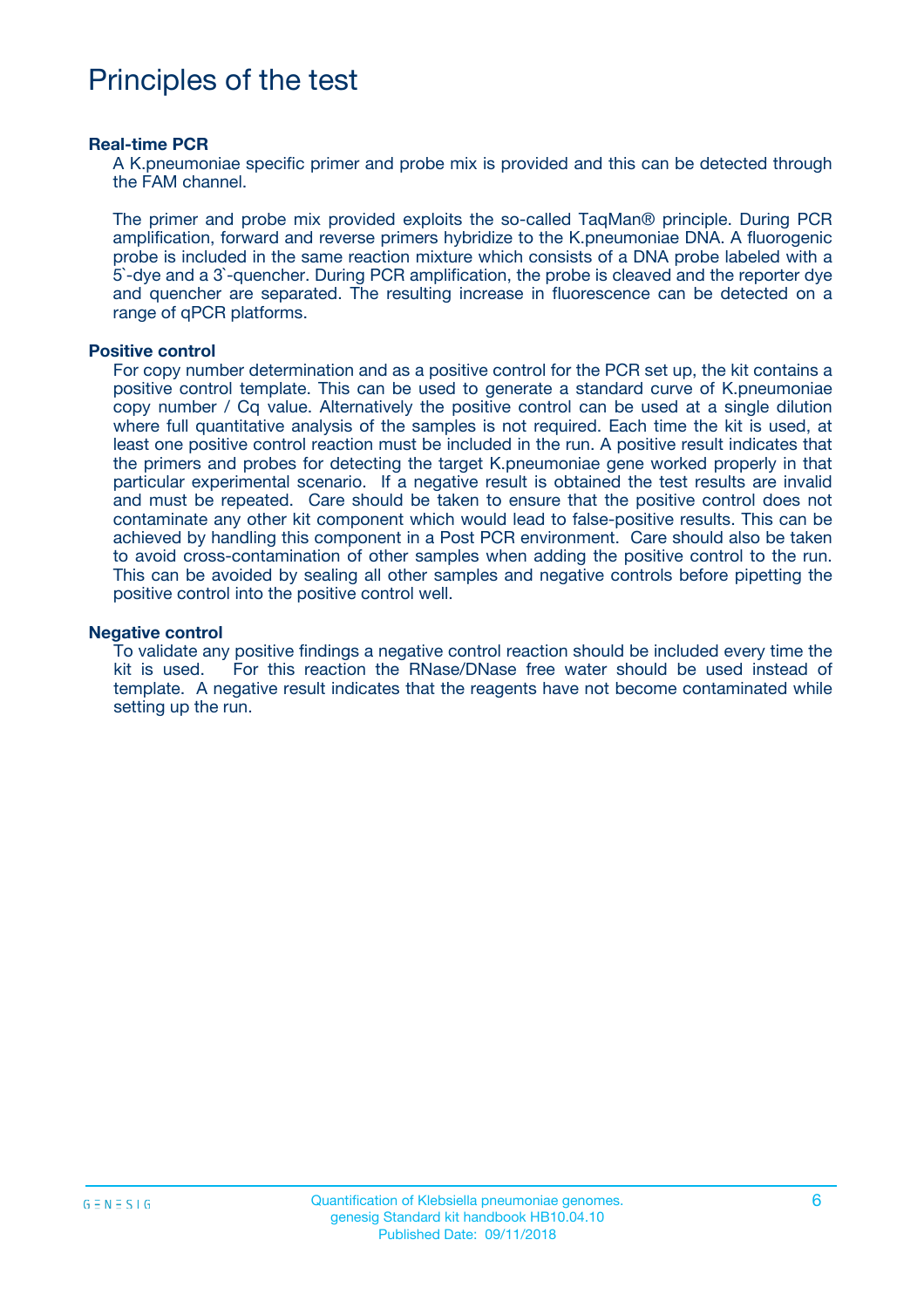## Resuspension protocol

To minimize the risk of contamination with foreign DNA, we recommend that all pipetting be performed in a PCR clean environment. Ideally this would be a designated PCR lab or PCR cabinet. Filter tips are recommended for all pipetting steps.

#### **1. Pulse-spin each tube in a centrifuge before opening.**

This will ensure lyophilised primer and probe mix is in the base of the tube and is not spilt upon opening the tube.

**2. Resuspend the kit components in the RNase/DNase free water supplied, according to the table below.**

To ensure complete resuspension, vortex each tube thoroughly.

| Component - resuspend in water        | <b>Nolume</b> |
|---------------------------------------|---------------|
| <b>Pre-PCR pack</b>                   |               |
| K.pneumoniae primer/probe mix (BROWN) | 165 ul        |

### **3. Resuspend the positive control template in the template preparation buffer supplied, according to the table below:**

To ensure complete resuspension, vortex the tube thoroughly.

| Component - resuspend in template preparation buffer | Wolume!     |
|------------------------------------------------------|-------------|
| <b>Post-PCR heat-sealed foil</b>                     |             |
| K.pneumoniae Positive Control Template (RED) *       | $500$ $\mu$ |

\* This component contains high copy number template and is a VERY significant contamination risk. It must be opened and handled in a separate laboratory environment, away from the other components.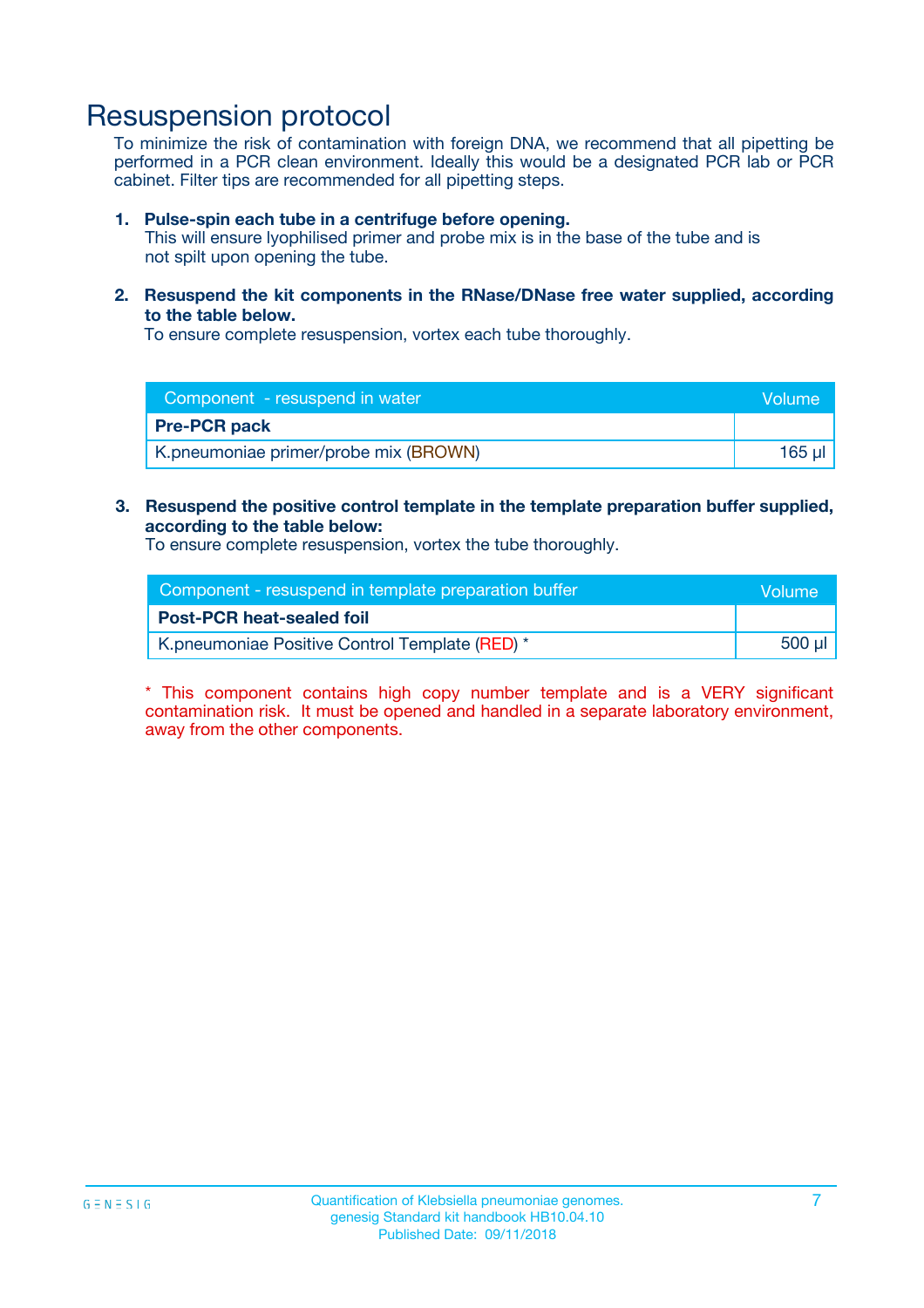# qPCR detection protocol

**1. For each DNA sample prepare a reaction mix according to the table below:** Include sufficient reactions for positive and negative controls.

| Component                                 | Volume   |
|-------------------------------------------|----------|
| oasig or PrecisionPLUS 2X qPCR Master Mix | 10 $\mu$ |
| K.pneumoniae primer/probe mix (BROWN)     | 1 $\mu$  |
| <b>RNase/DNase free water (WHITE)</b>     | $4 \mu$  |
| <b>Final Volume</b>                       | $15 \mu$ |

- **2. Pipette 15µl of this mix into each well according to your qPCR experimental plate set up.**
- **3. Prepare DNA templates for each of your samples.**
- **4. Pipette 5µl of DNA template into each well, according to your experimental plate set up.**

For negative control wells use 5µl of RNase/DNase free water. The final volume in each well is 20µl.

**5. If a standard curve is included for quantitative analysis, prepare a reaction mix according to the table below:**

| Component                                 | Volume     |
|-------------------------------------------|------------|
| oasig or PrecisionPLUS 2X qPCR Master Mix | 10 µl      |
| K.pneumoniae primer/probe mix (BROWN)     | 1 µI       |
| <b>RNase/DNase free water (WHITE)</b>     | $4 \mu$    |
| <b>Final Volume</b>                       | $15$ $\mu$ |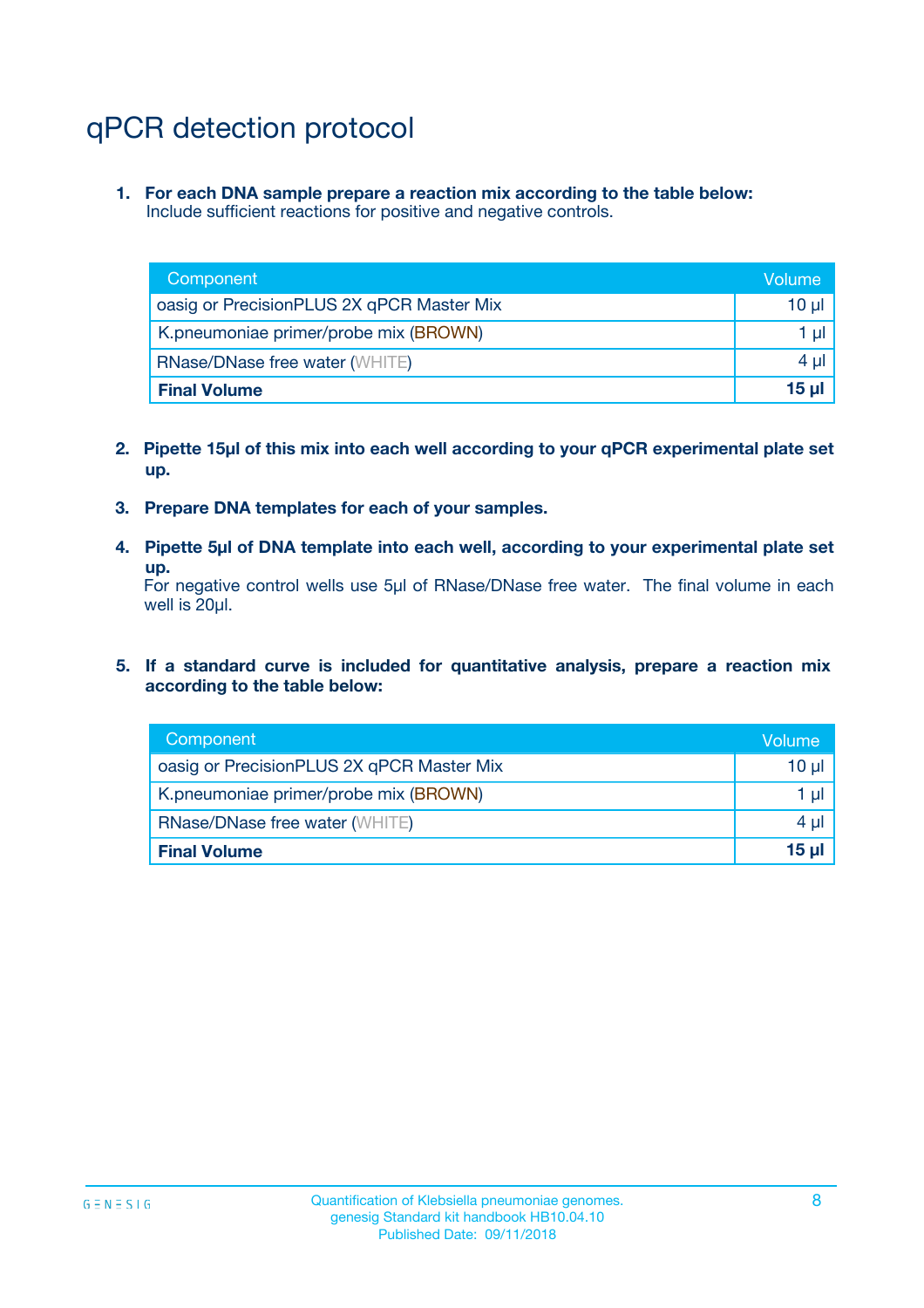### **6. Preparation of a standard curve dilution series.**

- 1) Pipette 90µl of template preparation buffer into 5 tubes and label 2-6
- 2) Pipette 10µl of Positive Control Template (RED) into tube 2
- 3) Vortex thoroughly
- 4) Change pipette tip and pipette 10µl from tube 2 into tube 3
- 5) Vortex thoroughly

Repeat steps 4 and 5 to complete the dilution series

| <b>Standard Curve</b>         | <b>Copy Number</b>     |
|-------------------------------|------------------------|
| Tube 1 Positive control (RED) | $2 \times 10^5$ per µl |
| Tube 2                        | $2 \times 10^4$ per µl |
| Tube 3                        | $2 \times 10^3$ per µl |
| Tube 4                        | $2 \times 10^2$ per µl |
| Tube 5                        | 20 per µl              |
| Tube 6                        | $2$ per $\mu$          |

7. Pipette 5µl of standard template into each well for the standard curve according to your experimental plate set up.

The final volume in each well is 20µl.

# qPCR amplification protocol

Amplification conditions using oasig or PrecisionPLUS2X qPCR Master Mix.

|             | <b>Step</b>       | <b>Time</b>     | Temp           |
|-------------|-------------------|-----------------|----------------|
|             | Enzyme activation | 2 min           | $95^{\circ}$ C |
| Cycling x50 | Denaturation      | 10 <sub>s</sub> | 95 $°C$        |
|             | DATA COLLECTION * | 60 s            | 60 °C          |

\* Fluorogenic data should be collected during this step through the FAM channel